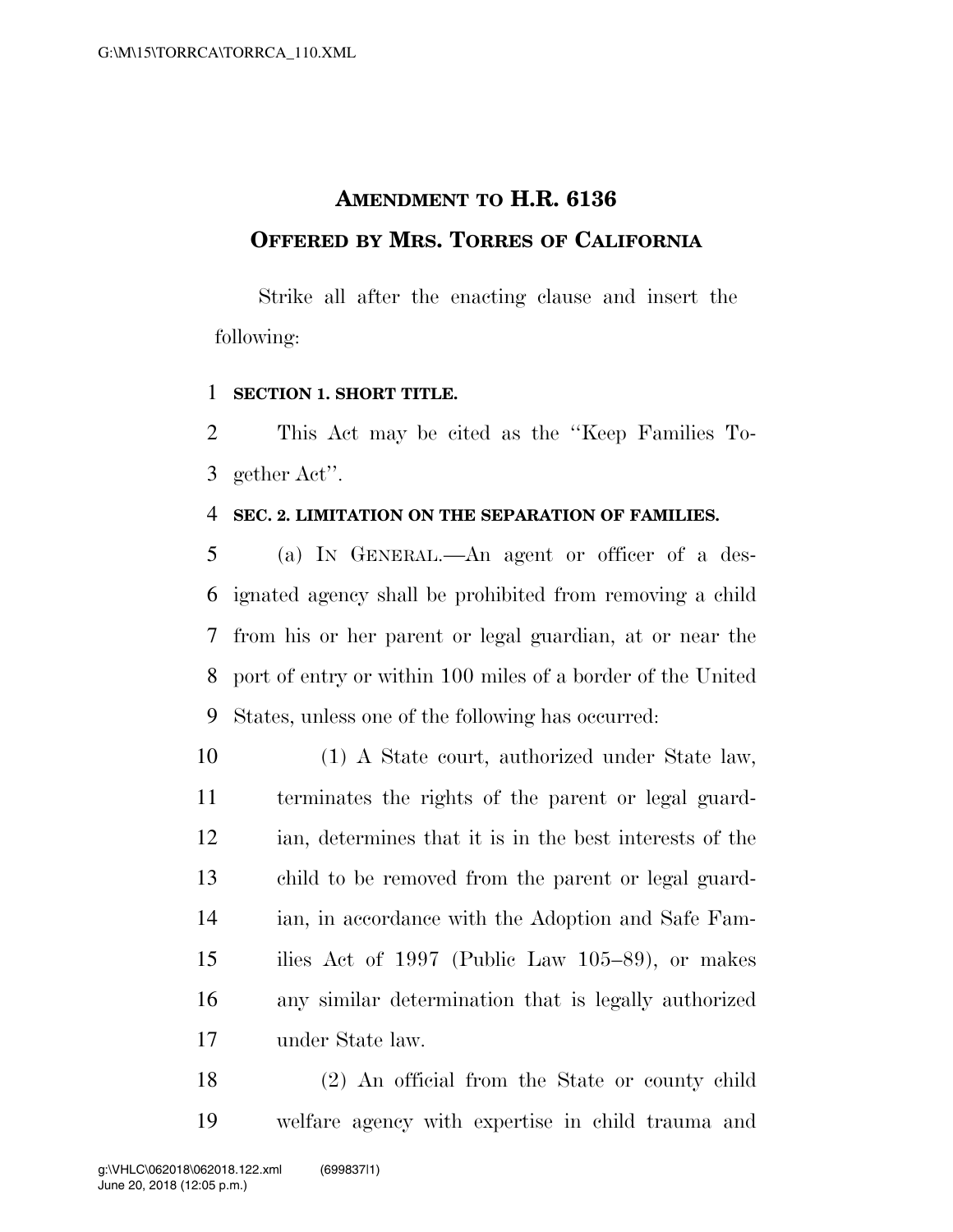| $\mathbf{1}$   | development makes a best interests determination        |
|----------------|---------------------------------------------------------|
| $\overline{2}$ | that it is in the best interests of the child to be re- |
| 3              | moved from the parent or legal guardian because the     |
| $\overline{4}$ | child is in danger of abuse or neglect at the hands     |
| 5              | of the parent or legal guardian, or is a danger to      |
| 6              | herself or others.                                      |
| 7              | (3) The Chief Patrol Agent or the Area Port             |
| 8              | Director in their official and undelegated capacity,    |
| 9              | authorizes separation upon the recommendation by        |
| 10             | an agent or officer, based on a finding that—           |
| 11             | $(A)$ the child is a victim of trafficking or           |
| 12             | is at significant risk of becoming a victim of          |
| 13             | trafficking;                                            |
| 14             | (B) there is a strong likelihood that the               |
| 15             | adult is not the parent or legal guardian of the        |
| 16             | child; or                                               |
| 17             | (C) the child is in danger of abuse or ne-              |
| 18             | glect at the hands of the parent or legal guard-        |
| 19             | ian, or is a danger to themselves or others,            |
| 20             | except that, in the case that a child is removed from   |
| 21             | his or her parent or legal guardian under this sec-     |
| <u>22</u>      | tion, an independent child welfare expert licensed by   |
| 23             | the State or county in which the child was so re-       |
| 24             | moved, authorizes the separation not later than 48      |
| 25             | hours after such removal, and if such expert does       |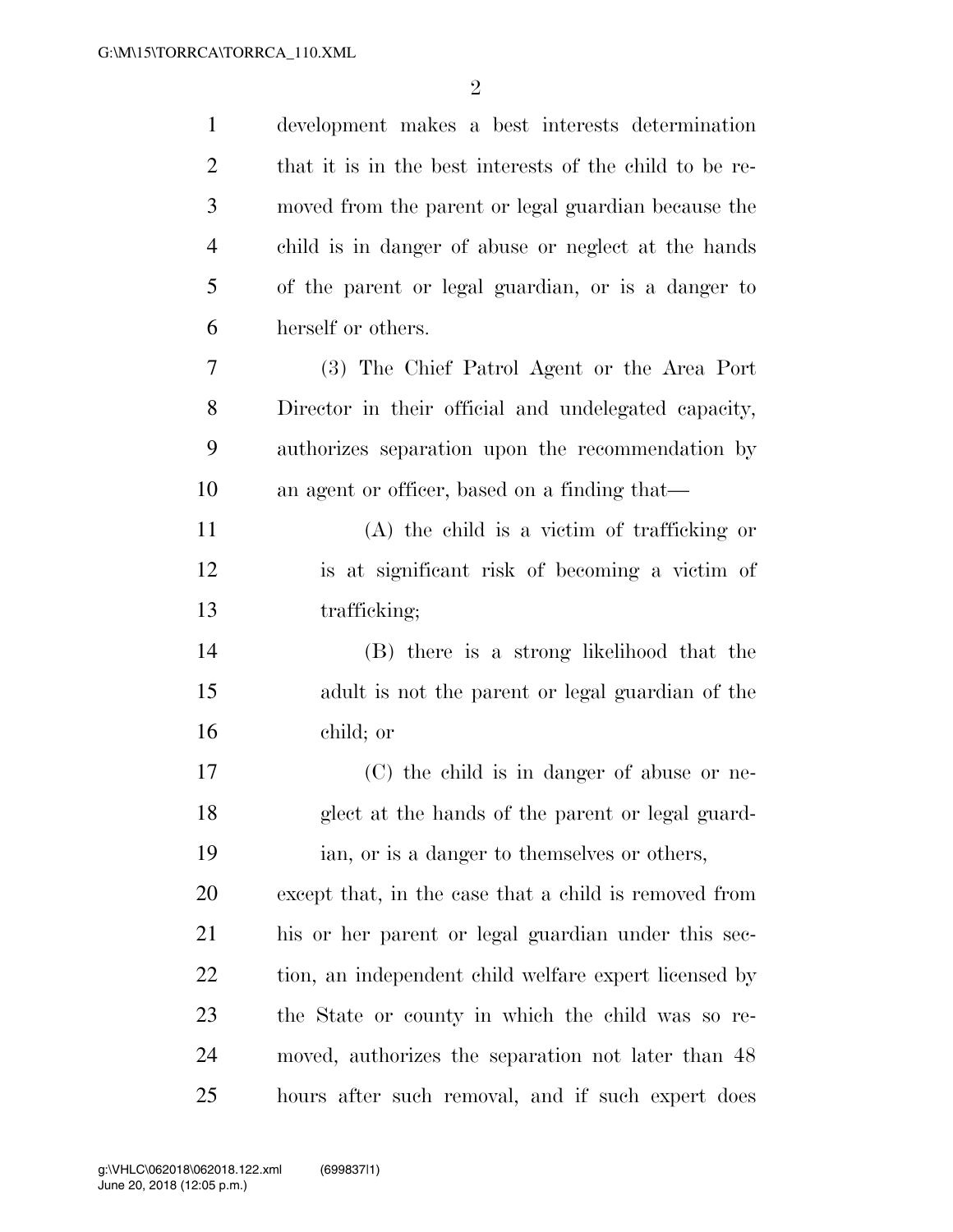not authorize such separation, the child shall be re- united with his or her parent or legal guardian not later than 48 hours after such determination.

(b) PROHIBITION ON SEPARATION.—

 (1) IN GENERAL.—A designated agency may not remove a child from a parent or legal guardian solely for the policy goal of deterring individuals from migrating to the United States or for the pol- icy goal of promoting compliance with civil immigra-tion laws.

 (2) PENALTY FOR FAMILY SEPARATION.—Any person who knowingly separates a child from his or her parent or legal guardian in violation of this sec-tion, shall be fined not more than \$10,000.

 (c) DOCUMENTATION REQUIRED.—The Secretary shall ensure that a separation under subsection (a)(3) is documented in writing and includes, at a minimum, the reason for such separation, together with the stated evi-dence for such separation.

## **SEC. 3. RECOMMENDATIONS FOR SEPARATION BY AGENTS OR OFFICERS.**

 (a) IN GENERAL.—Not later than 180 days after the date of the enactment of this Act, the Secretary, in con- sultation with the Secretary of Health and Human Serv-ices, shall develop training and guidance, with an empha-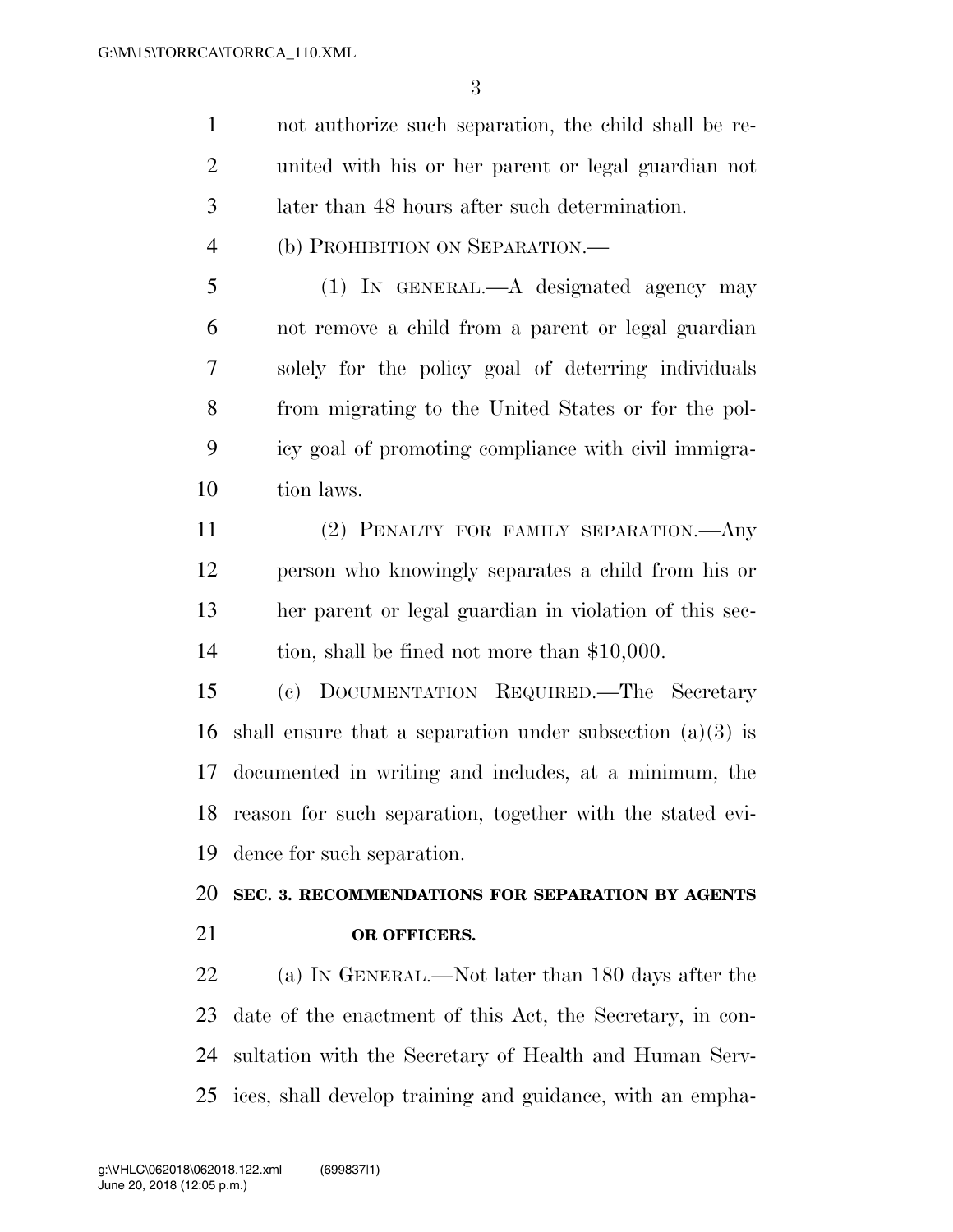sis on the best interests of the child, childhood trauma, attachment, and child development, for use by agents and officers of designated agencies, in order to standardize the 4 implementation of section  $2(a)(3)$ .

 (b) ANNUAL REVIEW.—Not less frequently than an- nually, the Secretary of Health and Human Services shall review the guidance developed under subsection (a) and make recommendations to the Secretary to ensure such guidance is in accordance with current evidence and best practices in child welfare, child development, and child-hood trauma.

 (c) REQUIREMENT.—The guidance under subsection (a) shall incorporate the presumptions described in section 4.

(d) ADDITIONAL REQUIREMENTS.—

 (1) EVIDENCE-BASED.—The guidance and training developed under this section shall incor-porate evidence-based practices.

(2) TRAINING REQUIRED.—

 (A) All agents and officers of designated agencies, upon hire, and annually thereafter, shall complete training on adherence to the guidance under this section.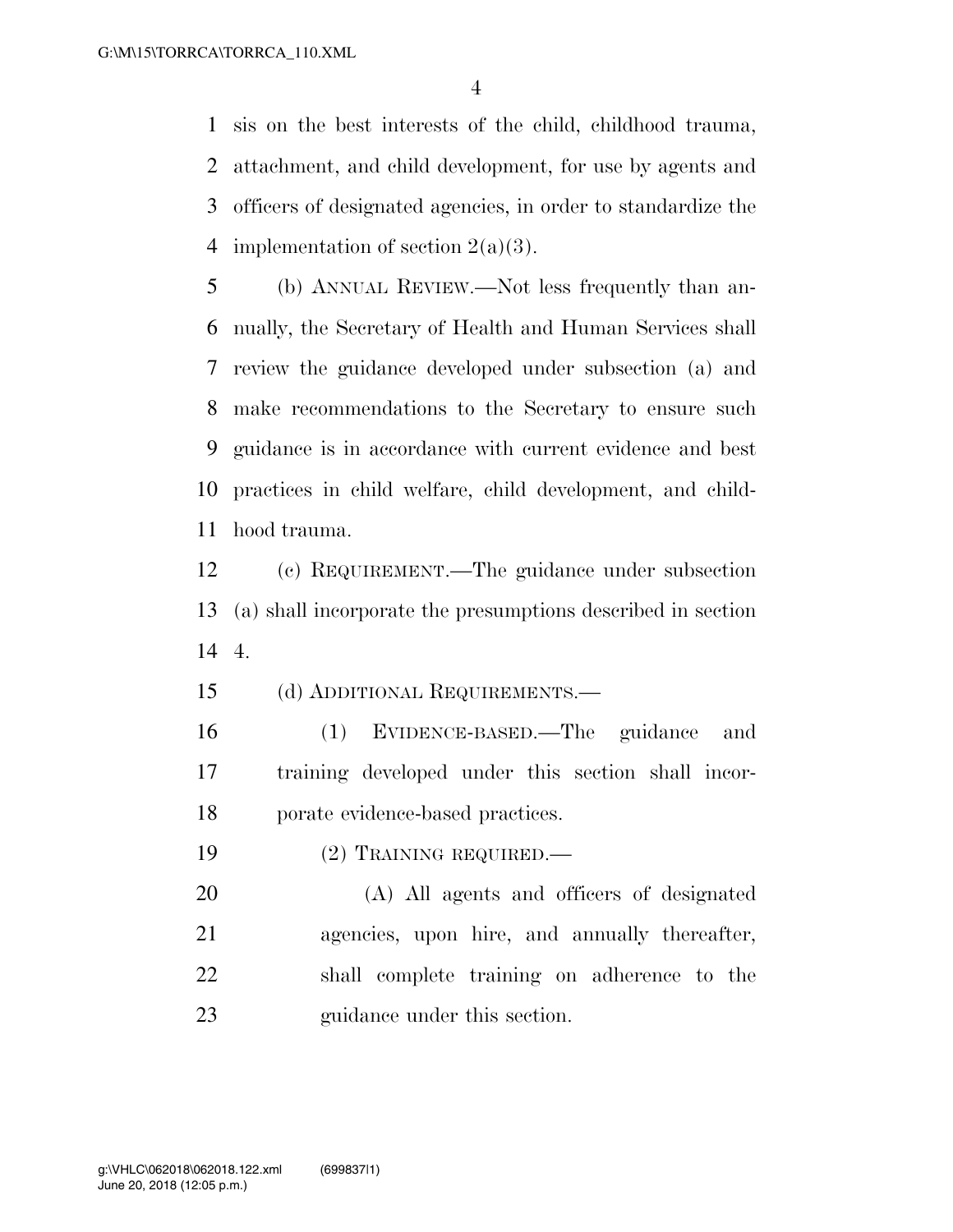| $\mathbf{1}$   | (B) All Chief Patrol Agents and Area Port                   |
|----------------|-------------------------------------------------------------|
| $\overline{2}$ | Directors, upon hire, and annually thereafter,              |
| 3              | shall complete—                                             |
| $\overline{4}$ | (i) training on adherence to the guid-                      |
| 5              | ance under this section; and                                |
| 6              | (ii) 90 minutes of child welfare prac-                      |
| 7              | tice training that is evidence-based and                    |
| 8              | trauma-informed.                                            |
| 9              | SEC. 4. PRESUMPTIONS.                                       |
| 10             | The presumptions described in this section are the          |
| 11             | following:                                                  |
| 12             | (1) FAMILY UNITY.—There shall be a strong                   |
| 13             | presumption in favor of family unity.                       |
| 14             | (2) SIBLINGS.—To the maximum extent prac-                   |
| 15             | ticable, the Secretary shall ensure that sibling            |
| 16             | groups remain intact.                                       |
| 17             | (3) DETENTION.—In general, there is a pre-                  |
| 18             | sumption that detention is not in the best interests        |
| 19             | of families and children.                                   |
| 20             | SEC. 5. REQUIRED POLICY FOR LOCATING SEPARATED              |
| 21             | <b>CHILDREN.</b>                                            |
| 22             | (a) IN GENERAL.—Not later than 180 days after the           |
| 23             | after the date of the enactment of this Act, the Secretary  |
| 24             | shall publish final public guidance that describes, with    |
| 25             | specificity, the manner in which a parent or legal guardian |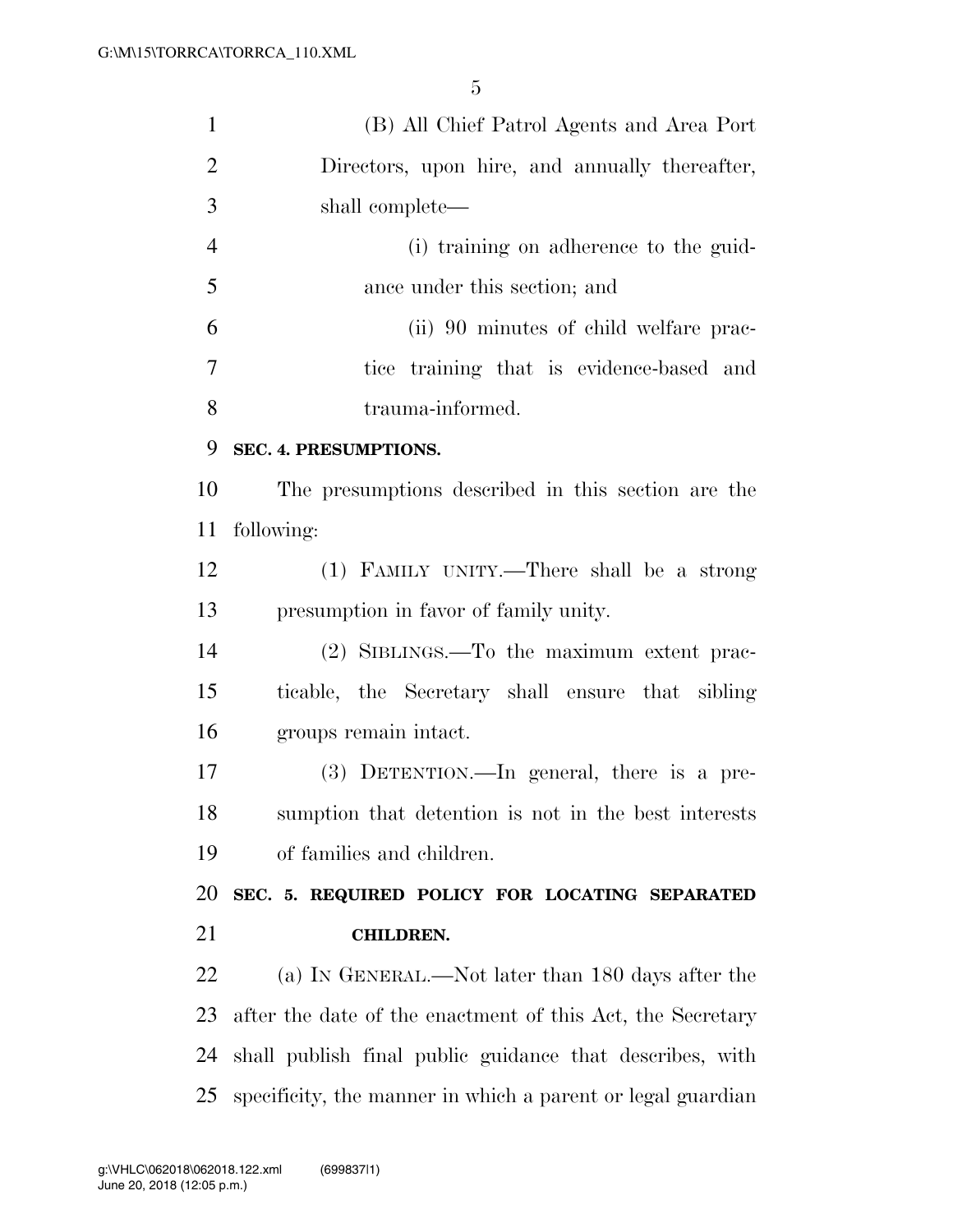may locate a child who was separated from the parent or legal guardian under section 2(a). In developing the public guidance, the Secretary shall consult with the Secretary of Health and Human Services, immigrant advocacy orga- nizations, child welfare organizations, and State child wel-fare agencies.

 (b) WRITTEN NOTIFICATION.—The Secretary shall provide each parent or legal guardian who was separated, with written notice of the public guidance to locate a sepa-rated child.

 (c) LANGUAGE ACCESS.—All guidance shall be avail- able in English and Spanish, and at the request of the parent or legal guardian, either in the parent or legal guardian's native language or in another language the parent or legal guardian understands, and manner that is understandable by the parent or legal guardian.

### **SEC. 6. REQUIRED INFORMATION FOR SEPARATED FAMI-LIES.**

 (a) IN GENERAL.—Except as provided under sub- section (c), the Secretary of Health and Human Services, in consultation with the heads of other designated agen- cies, on a weekly basis, shall provide the parent or legal guardian of a child who was separated, the following infor-mation, at a minimum: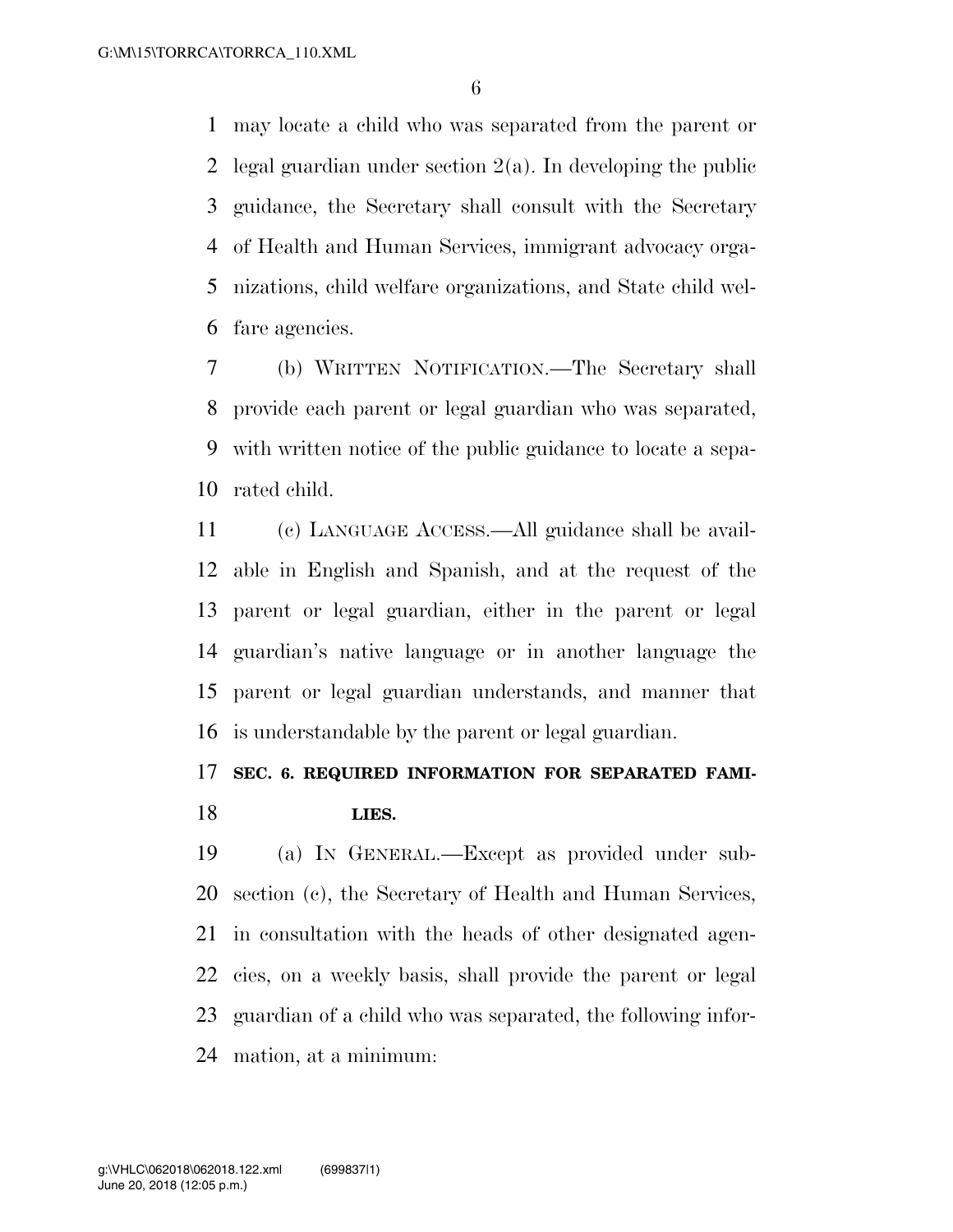(1) A status report on the child's activities dur-ing the prior week.

 (2) Information about the education and health of the child, including any medical treatment pro- vided to the child or medical treatment rec-ommended for the child.

 (3) Information about changes to the child's immigration status.

 (4) Other information about the child, designed to promote and maintain family reunification, as the Secretary of Health and Human Services determines in his or her discretion.

 (b) PHONE COMMUNICATION.—Except as provided under subsection (c), the Secretary of Health and Human Services, in consultation with the heads of other des- ignated agencies, on a weekly basis, shall provide the par- ent or legal guardian of a child who was separated with phone communication between the parent or legal guard-ian and his or her child.

 (c) EXCEPTION.—No information under subsection (a) or phone communication under subsection (b) shall be provided to a parent or legal guardian in the case that a qualified child welfare expert with care and custody of the child, a child's advocate, the child's legal representa-tion, or the child him or herself concludes it is harmful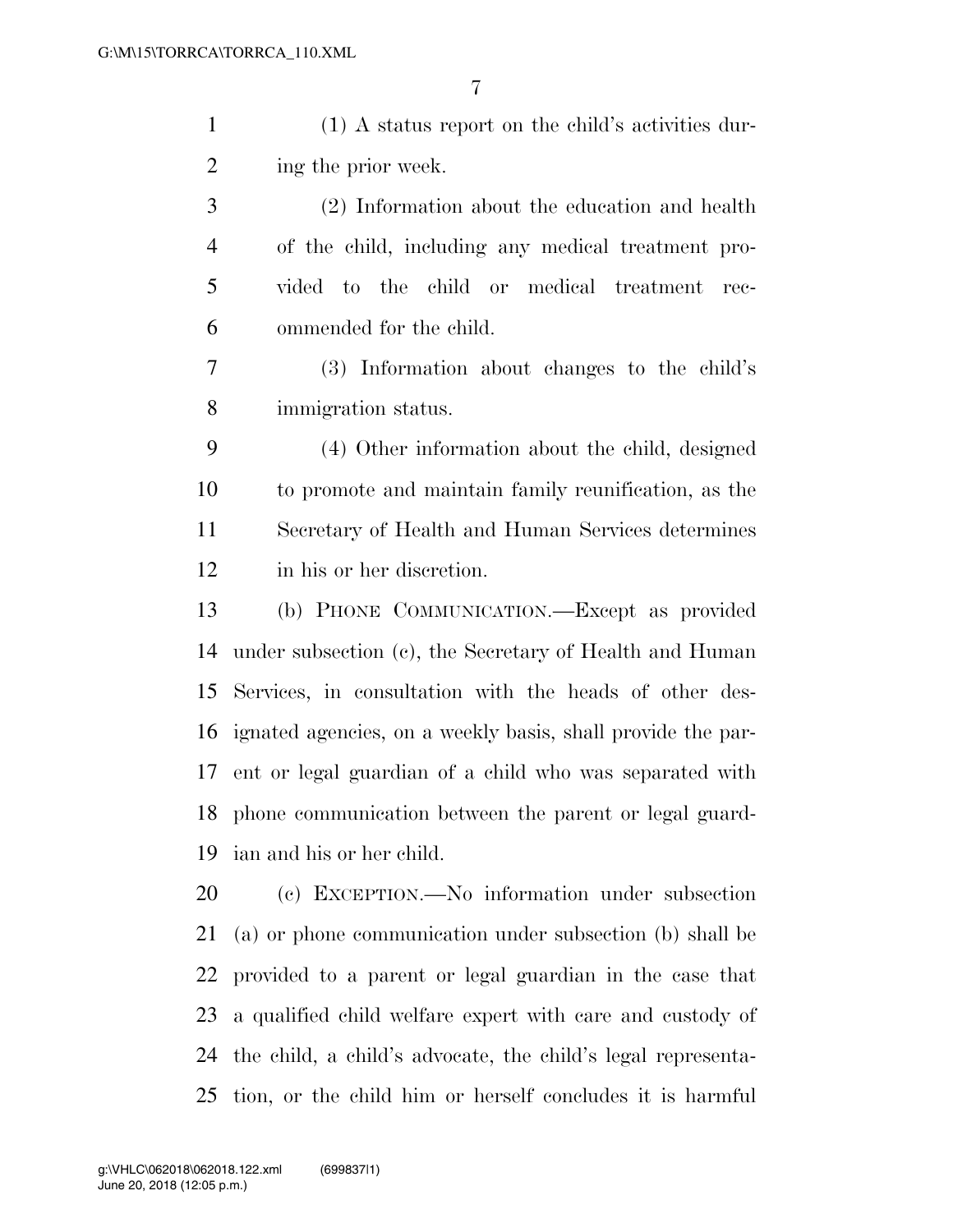or dangerous to the child to communicate with the parent or legal guardian.

#### **SEC. 7. ANNUAL REPORT ON FAMILY SEPARATION.**

 Not later than 180 days after the date of the enact- ment of this Act, and every 6 months thereafter, the Sec- retary, in consultation with the heads of other designated agencies, shall submit a report to the committees of juris- diction, describing each instance in which a child was sep- arated from a parent or legal guardian, including the fol-lowing:

- (1) The relationship of the adult to the child. (2) The age and gender of the adult and child. (3) The length of separation.
- (4) Whether the adult was charged with a crime, and if the adult was charged with a crime, 16 the type of crime.

 (5) Whether the adult made a claim for asylum, expressed a fear to return, or applied for other im-migration relief.

 (6) Whether the adult was prosecuted if charged with a crime and the associated outcome of such charges.

 (7) The stated reason for, and evidence in sup-port of, the separation.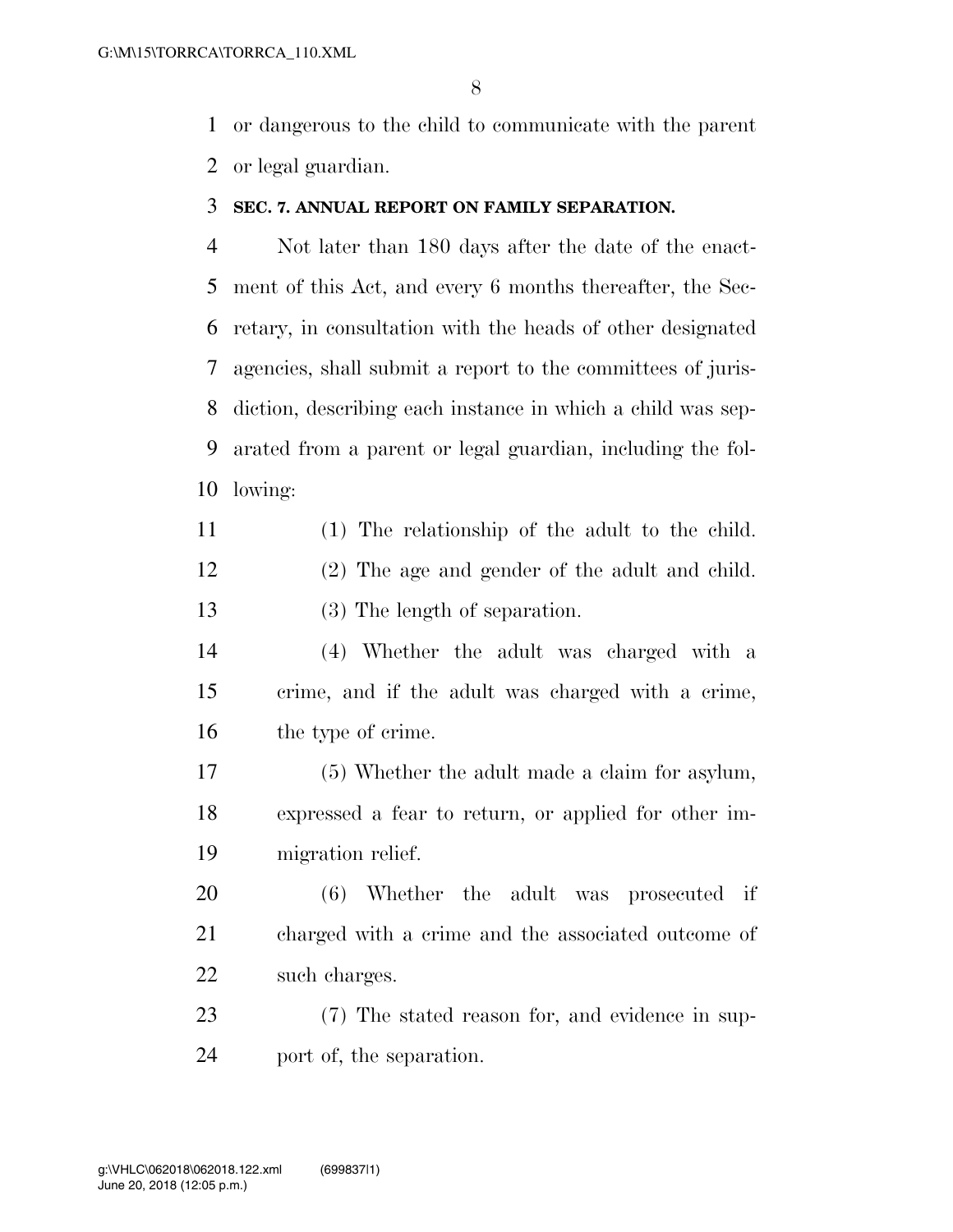(8) If the child was part of a sibling group at the time of the separation, whether the group has had physical contact and visitation.

 (9) Whether the child was rendered an unac-companied alien child.

 (10) Other information in the Secretary's dis-cretion.

#### **SEC. 8. CLARIFICATION OF PARENTAL RIGHTS.**

 If a child is separated from a parent or legal guard- ian, and a State court has not made a determination that the parental rights have been terminated, there is a pre-sumption that—

(1) the parental rights remain intact; and

 (2) the separation does not constitute an af- firmative determination of abuse or neglect under Federal or State law.

#### **SEC. 9. CLARIFICATION OF EXISTING LAW.**

 (a) FEDERAL LAW.—Nothing in this Act shall be in- terpreted to supersede or modify Federal child welfare law, where applicable, including the Adoption and Safe Fami-lies Act of 1997 (Public Law 105–89).

 (b) STATE LAW.—Nothing in this Act shall be inter- preted to supersede or modify State child welfare laws where applicable.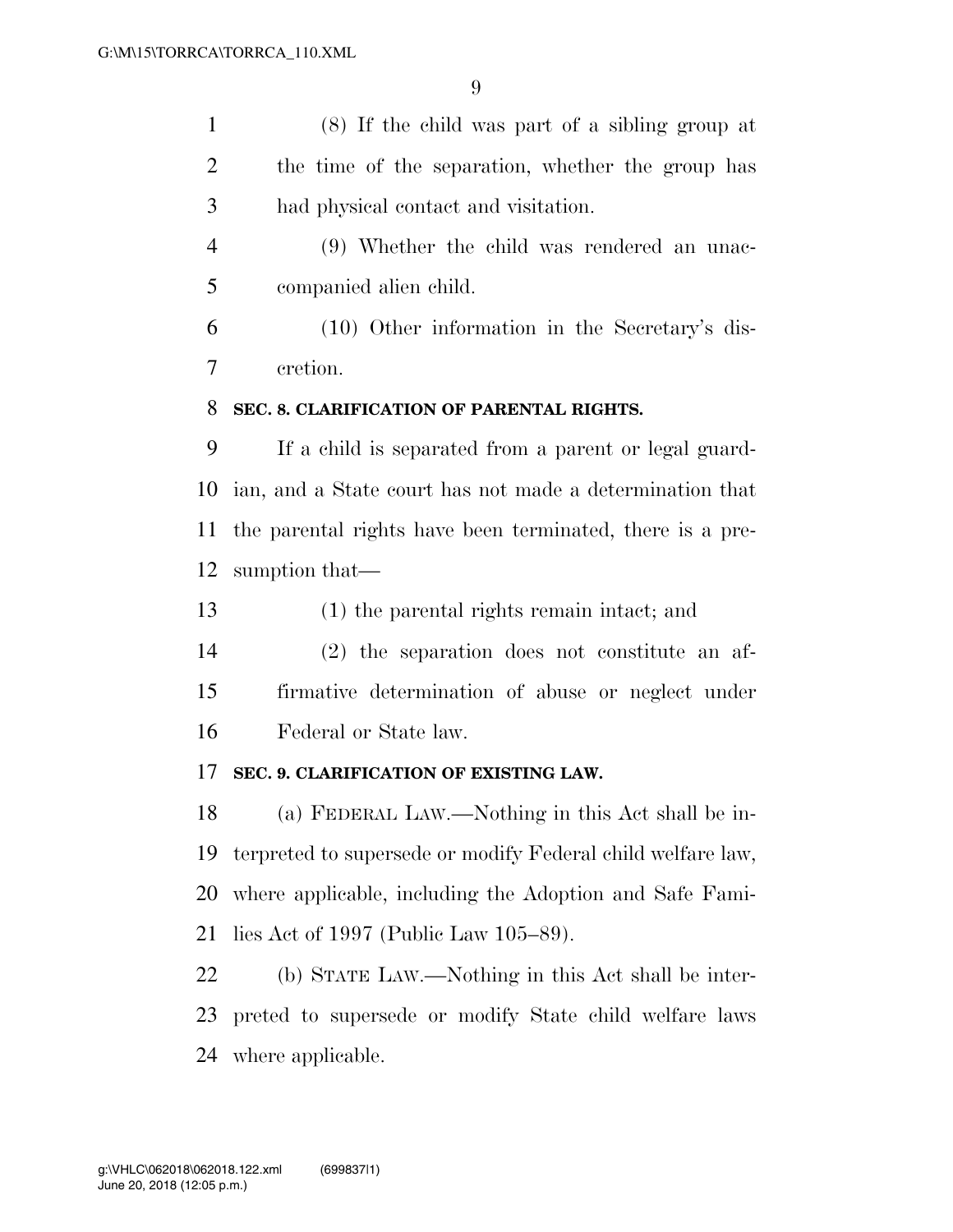**SEC. 10. LIMITATION ON THE PROSECUTION OF ASYLUM SEEKERS.** 

 (a) IN GENERAL.—An alien who has expressed a credible or reasonable fear of persecution, filed an applica- tion for asylum or withholding of removal, or expressed an intent to file such an application, may not be pros- ecuted under section 275(a) or 276(a) of the Immigration 8 and Nationality Act  $(8 \text{ U.S.C. } 1325(a), 1326(a))$  until the date on which any such application has been finally adju-dicated, including any appeals thereto.

 (b) AFFIRMATIVE DEFENSE.—In the case that an alien is prosecuted under section 275(a) or 276(a) of the Immigration and Nationality Act (8 U.S.C. 1325(a), 14 1326(a)) in violation of subsection (a), it shall be a de- fense that the alien has expressed a credible or reasonable fear of persecution, filed an application for asylum or withholding of removal, or expressed an intent to file such an application, and that such application has not been fi-nally adjudicated, including any appeals thereto.

 (c) TREATY OBLIGATIONS.—In accordance with the treaty obligations of the United States under Article 31 of the United Nations Convention Relating to the Status of Refugees, no alien who has been granted asylum or withholding of removal in the United States may be pros- ecuted under section 275(a) or 276(a) of the Immigration 26 and Nationality Act  $(8 \text{ U.S.C. } 1325(a), 1326(a))$ .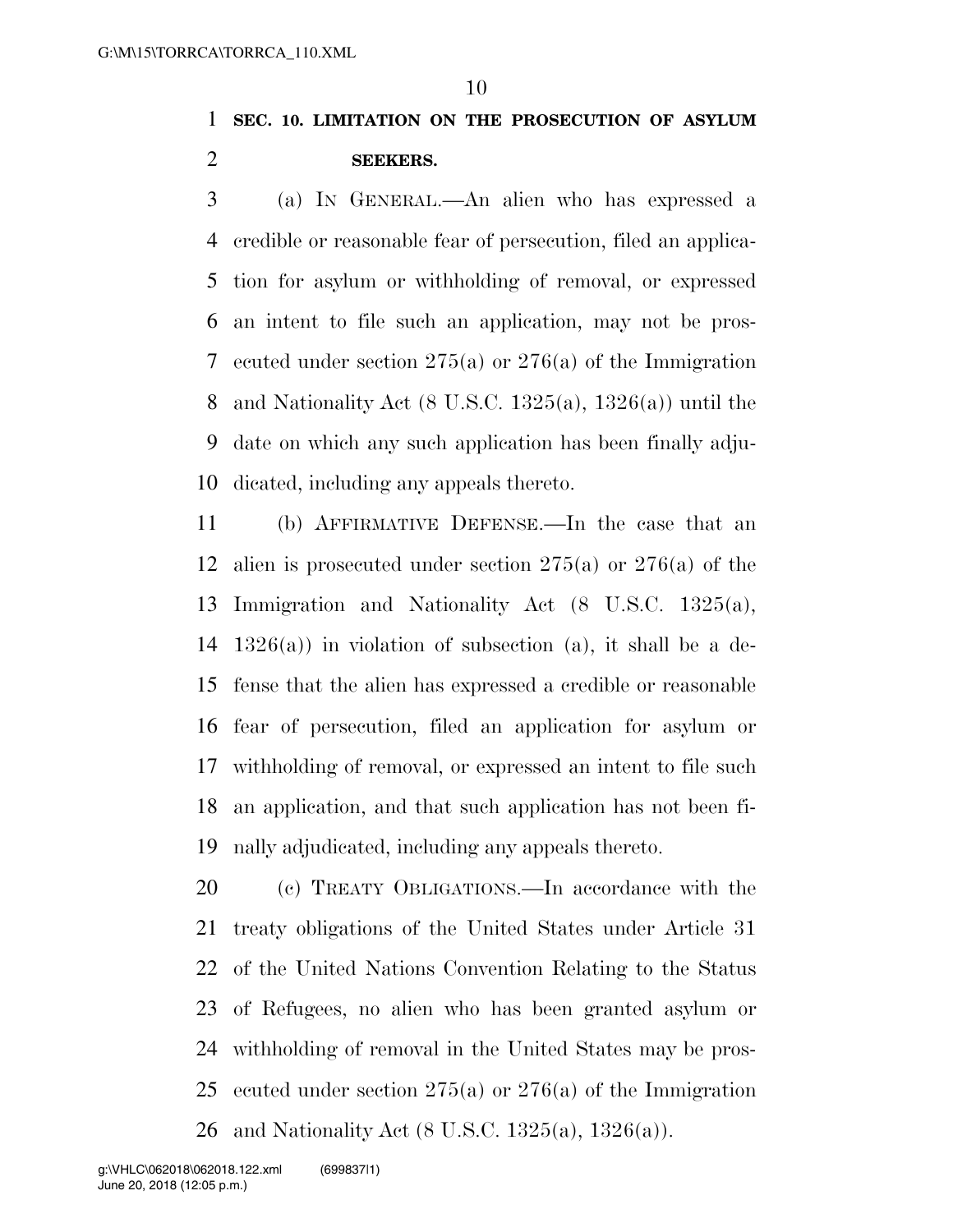### **SEC. 11. DEFINITIONS.**

| $\overline{2}$ | In this Act:                                         |
|----------------|------------------------------------------------------|
| 3              | DESIGNATED AGENCY.—The term "des-<br>(1)             |
| $\overline{4}$ | ignated agency" means—                               |
| 5              | (A) the Department of Homeland Security;             |
| 6              | (B) the Department of Justice; and                   |
| 7              | (C) the Department of Health and Human               |
| 8              | Services.                                            |
| 9              | (2) AGENT OR OFFICER.—The term "agent or             |
| 10             | officer" includes contractors of the Federal Govern- |
| 11             | ment.                                                |
| 12             | (3) CHILD.—The term "child" means an indi-           |
| 13             | vidual who-                                          |
| 14             | $(A)$ has not reached the age of 18; and             |
| 15             | (B) has no permanent immigration status.             |
| 16             | (4) COMMITTEES OF JURISDICTION.—The term             |
| 17             | "committees of jurisdiction" means-                  |
| 18             | (A) the Committee on the Judiciary and               |
| 19             | the Committee on Health, Education, Labor,           |
| 20             | and Pensions of the Senate; and                      |
| 21             | (B) the Committee on the Judiciary and               |
| 22             | the Committee on Education and the Workforce         |
| 23             | of the House of Representatives.                     |
| 24             | (5) FINDING.—The term "finding" means an             |
| 25             | individualized written assessment or screening for-  |